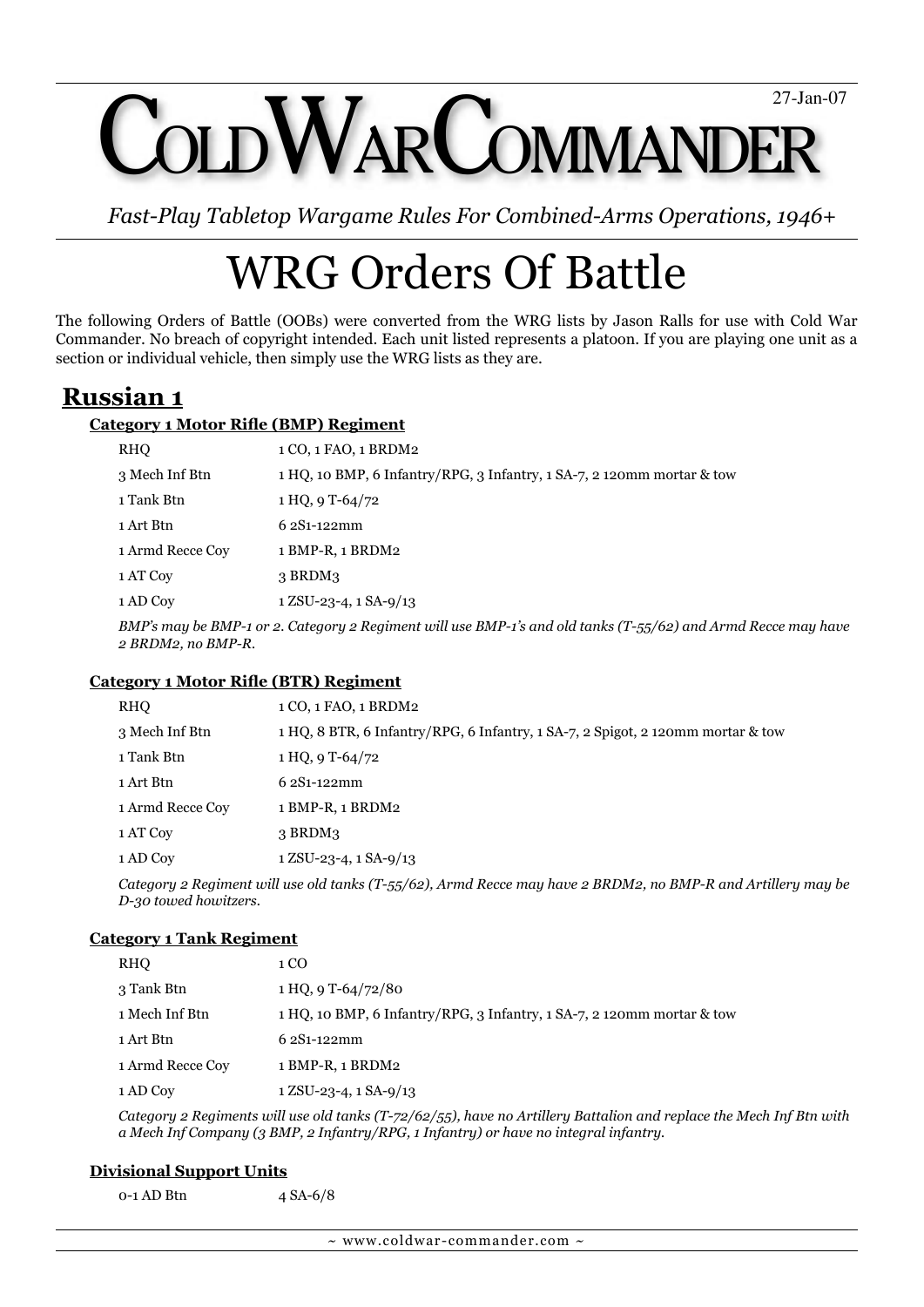| 0-2 Art Btn                                    | $62S1-122mm$ (SP)           |  |
|------------------------------------------------|-----------------------------|--|
| 0-1 Art Btn                                    | $62S_3-152mm$ (SP)          |  |
| 0-2 Art Btn                                    | 6 D30-122mm & tow           |  |
| 0-1 Art Btn                                    | 6 D20-152mm & tow           |  |
| 0-1 Rocket Btn                                 | $6 \text{ BM-}21/27$        |  |
| 0-1 AT Btn                                     | 4 T-12 100mm & tow, 4 BRDM3 |  |
| 0-1 Helo Flight                                | $2$ Mi-24                   |  |
| May not use SP and towed Art Btn in same list. |                             |  |

# **Russian 2**

## **Naval Infantry Regiment**

| <b>RHO</b>     | 1 CO, 1 AFO, 3 BTR, 3 Sagger, 3 SPG-9                                          |
|----------------|--------------------------------------------------------------------------------|
| 3 or 4 Inf Btn | 1 HQ, 8 BTR, 6 Infantry/RPG, 6 Infantry, 1 SA-7, 1 Spigot, 2 82mm mortar & tow |
| 1 Tank Btn     | 1 HQ, 3 T <sub>55</sub> , 9 PT-76                                              |
| 1 Recce Btn    | 1 HO, 4 BTR-60, 8 Scout, 2 PT-76, 3 BRDM2                                      |
| 1 Art Btn      | $62S1 - 122mm$                                                                 |
| 1 Mortar Coy   | 2120mm mortar & tow                                                            |
| 1 AD Coy       | $3$ SA-9/13, $3$ ZSU-23-4                                                      |
| 1 Rocket Cov   | 2 BM-14 MRL                                                                    |
|                |                                                                                |

*Sagger and SPG-9 may be attched to Inf Btn (1 of each per Btn with 1 BTR). BTR, Sagger and SPG-9 in RHQ may be replaced by 3 BRDM3. T-55 may be replaced by T-72.*

# **Airborne Regiment**

| RHO                         | 1 CO, 1 FAO, 1 SA-7, 1 Gaz69                                                      |
|-----------------------------|-----------------------------------------------------------------------------------|
| 2 AB Btn                    | 1 HQ, 1 82mm mortar, 1 SA-7, 3 SPG-9, 9 Infantry, 9 Infantry/RPG, 4 Gaz69         |
| 1 AB Btn                    | 1 HQ, 18 BMD, 1 82mm mortar, 1 SA-7, 3 SPG-9, 9 Infantry, 9 Infantry/RPG, 4 Gaz69 |
| 1 AT Coy                    | 3 Sagger or Spigot, 3 Gaz69                                                       |
| 1 Mortar Coy                | 2120mm mortar & tow                                                               |
| 1 AD Coy                    | $3 \text{ Z}$ u-23-2 & tow                                                        |
| 1 AT Coy                    | 3 SD-44-85mm & tow                                                                |
| 1 Recce Pltn                | 1 BRDM2, 1 Gaz69, 1 Scout                                                         |
| BMD's may be BMD-1 or BMD-2 |                                                                                   |

#### **Divisional Support Units**

| 0-1 AD Btn     | 9 Zu-23-2, 3 Gaz69        |
|----------------|---------------------------|
| 0-1 Recce Cov  | 3 BRDM2, 3 Scout, 3 Gaz69 |
| 0-1 Art Btn    | 6 D30-122mm & tow         |
| 0-1 Rocket Cov | 6 BM-14 MRL & tow         |
| 0-1 SPAT Btn   | 4 or 8 ASU-85             |
| 0-1 AT Coy     | 3 BRDM2S or BRDM3         |
|                |                           |

# **American 1**

# **Armoured Cavalry Regiment**

| RHO           | 1 CO, 1 FAO, 1 OH-58      |
|---------------|---------------------------|
| 3 Cavalry Btn | 1 HQ, 10 M1, 6 M3, 1 M106 |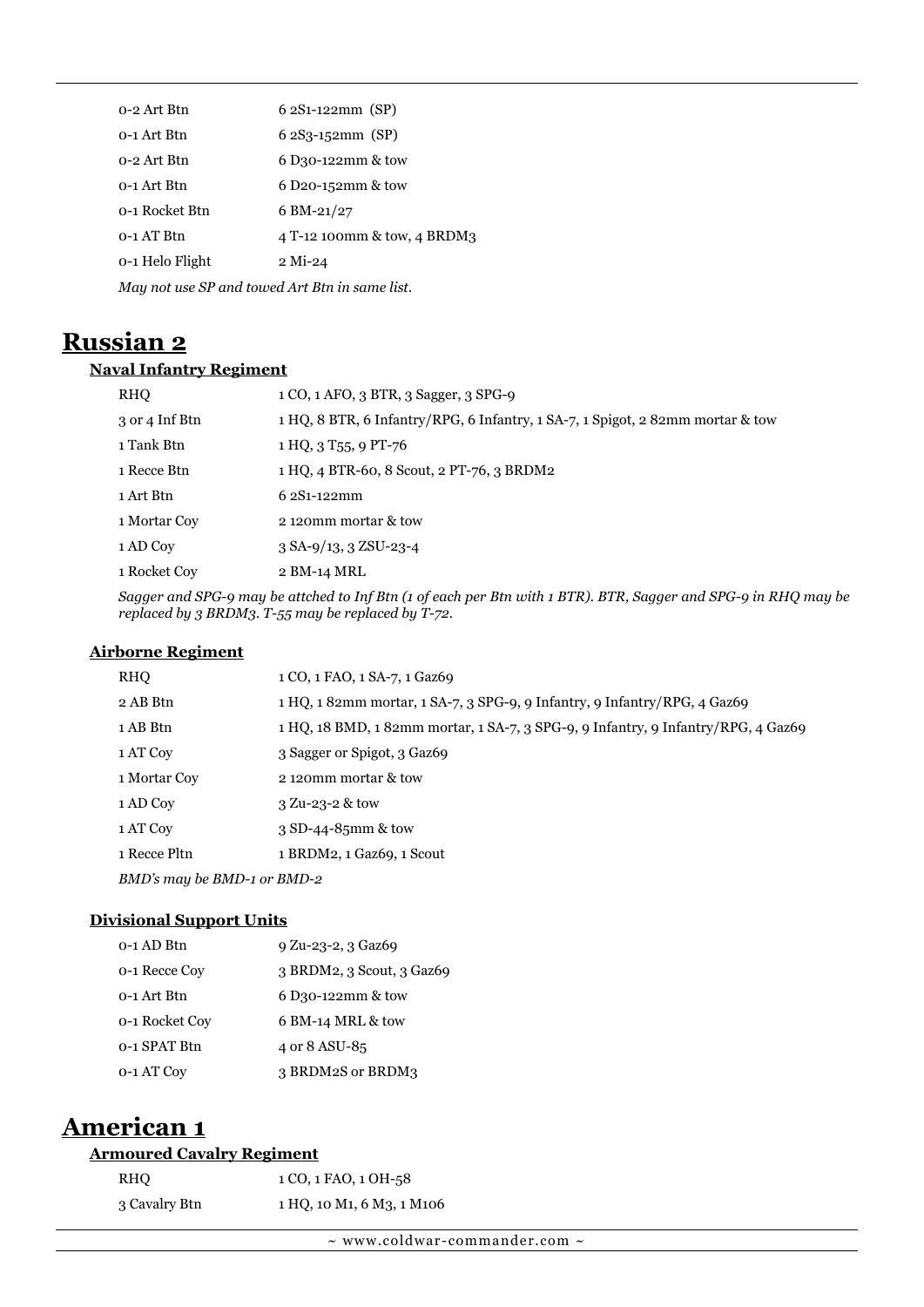| 1 Art Btn  | 6 M <sub>109</sub>    |
|------------|-----------------------|
| 1 Helo Btn | 6 AH-1/AH-64, 5 OH-58 |

#### **Armoured/Mechanised Brigade**

| BHO             | 1 CO, 1 FAO                                                                          |
|-----------------|--------------------------------------------------------------------------------------|
| 1 or 2 Mech Btn | 1 HQ, 2 M3, 1 Stinger, 1 Hummer, 2 M125, 8 M2, 6 Infantry/LAW, 2 Dragon, 3 M901      |
| 1 or 2 Tank Btn | 1 HO, 2 M <sub>3</sub> , 1 Stinger, 1 Hummer, 2 M <sub>125</sub> , 12 M <sub>1</sub> |
| 1 Art Btn       | 6 M <sub>109</sub>                                                                   |
| 1 AD Coy        | 3 M <sub>163</sub> , 3 Stinger, 3 Hummer, 1 Chapparal                                |

#### *Mech Btns may be replaced by:*

| Old Mech Btn                  | 1 HQ, 7 M113, 6 Infantry/LAW, 6 Infantry, 2 Dragon, 4 M150 (or M901), 1 Stinger, 1 Jeep, 2<br>M <sub>106</sub> . 2 M <sub>113</sub> acay                                                                               |
|-------------------------------|------------------------------------------------------------------------------------------------------------------------------------------------------------------------------------------------------------------------|
| Tank Btns may be replaced by: |                                                                                                                                                                                                                        |
| $0.11m + 1.54$                | $\mathbf{H} \cap \mathbf{C}$ , $\mathbf{H} \cap \mathbf{C}$ , $\mathbf{H} \cap \mathbf{C}$ , $\mathbf{H} \cap \mathbf{C}$ , $\mathbf{H} \cap \mathbf{C}$ , $\mathbf{H} \cap \mathbf{C}$ , $\mathbf{H} \cap \mathbf{C}$ |

Old Tank Btn 1 HQ, 12 M48/60, 2 M901, 1 M113, 2 Scout, 2 M106, 1 Stinger, 1 Jeep

*If any Btn is replaced then all must be. All must be old or new.*

## **Divisional Support Units**

| 0-1 Art Btn  | 3 M110, 3 MLRS              |
|--------------|-----------------------------|
| 0-2 Helo Btn | $6$ AH- $1$ /AH-64, 6 OH-58 |

### **Airborne Brigade**

| BHO       | 1 CO, 1 FAO                                                                            |
|-----------|----------------------------------------------------------------------------------------|
| 3 AB Btn  | 1 HQ, 6 Infantry/LAW, 6 Infantry, 6 Dragon, 5 Jeep/TOW, 2 81mm mrtr, 2 Jeep, 6 Jeep/MG |
| 1 Art Btn | $6105$ mm & tow                                                                        |
| 1 AT Coy  | 6 Jeep/TOW                                                                             |

## **Airborne Brigade Divisional Support Units**

| 0-1 Tank Btn | 1 HQ, 12 M551  |
|--------------|----------------|
| 0-1 AD Coy   | 3 Vulcan & tow |

# **Airmobile Brigade**

| <b>BHO</b> | 1 CO, 1 FAO                                                                      |
|------------|----------------------------------------------------------------------------------|
| 3 AB Btn   | 1 HQ, 2 81mm mortar, 1 Stinger, 6 Infantry/LAW, 6 Infantry, 6 Dragon, 6 Jeep/TOW |
| 1 Art Btn  | $6105$ mm & tow                                                                  |
| 1 AD Coy   | 4 Vulcan & tow                                                                   |

## **Airmobile Brigade Divisional Support Units**

| 0-1 Art Btn   | $6155$ mm & tow |
|---------------|-----------------|
| 0-3 Trans Btn | 12 UH-1/UH-60   |
| 0-1 Trans Btn | 12 CH-47        |

# **American 2**

#### **USMC Brigade**

| <b>BHO</b> | 1 CO, 1 FAO              |
|------------|--------------------------|
| 1 Tank Btn | 1 HQ, 12 M60, 6 Jeep/TOW |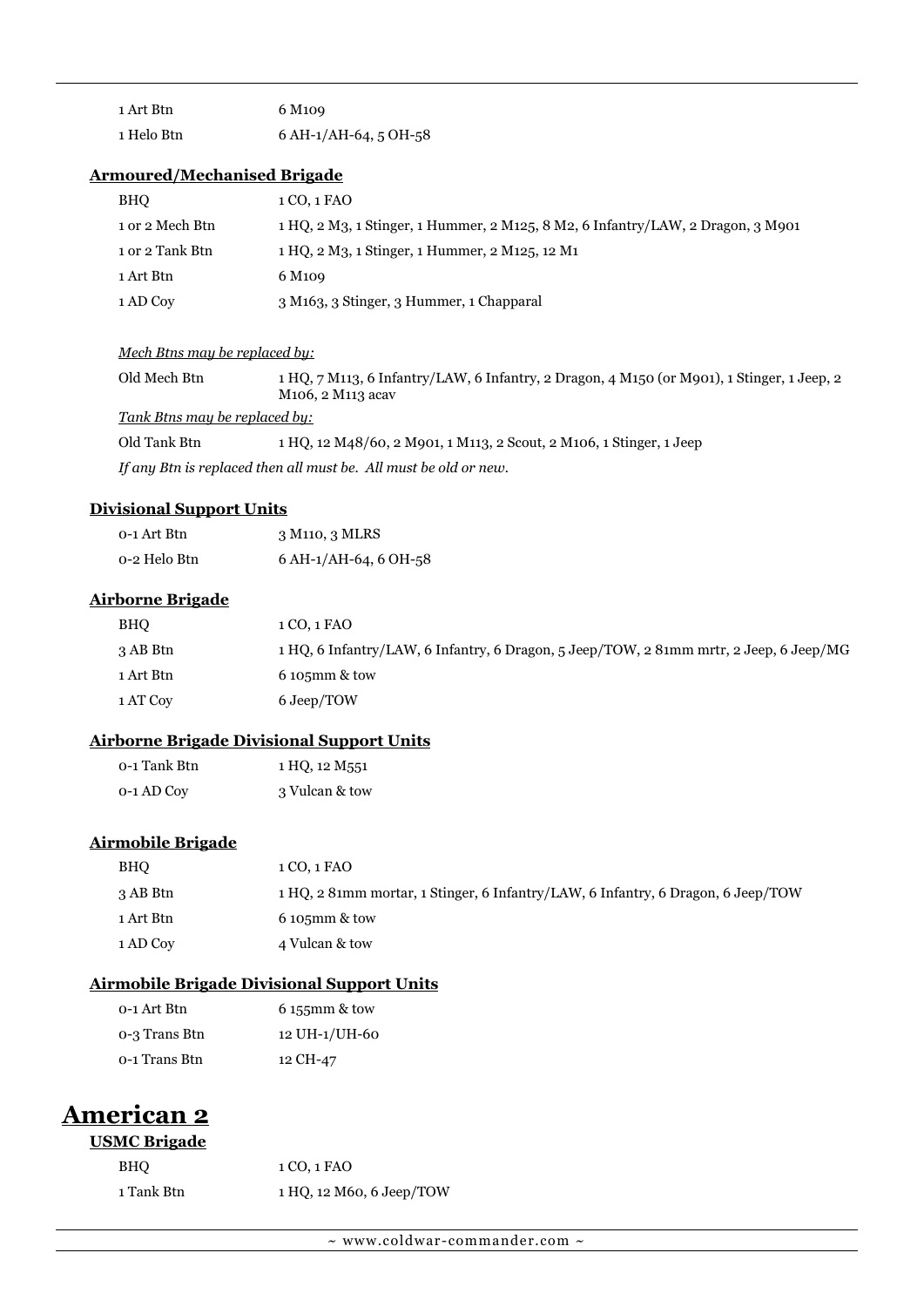| 3 Marine Btn | 1 HQ, 6 Infantry/LAW, 6 Infantry, 4 HMG, 6 Dragon, 2 81mm mortar, 1 Stinger, 5 LVTP-7 |
|--------------|---------------------------------------------------------------------------------------|
| 1 Art Btn    | 8 155mm & tow                                                                         |
| 1 AD Coy     | 2 Hawk                                                                                |
| 1 SP Art Coy | 4 M <sub>1</sub> 09                                                                   |
| 1 Air Rgt    | 3 F-18, 2 A-6, 2 CH-53, 2 AH-1, 4 CH-46, 2 UH-1                                       |

# **British 1**

#### **Armoured/Mechanised Brigade**

| <b>BHO</b>                                                                          | $1 CO, 1 FAO, 2 TR-1+$                                                   |
|-------------------------------------------------------------------------------------|--------------------------------------------------------------------------|
| 1-2 Armd Rgt                                                                        | 1 HQ, 2 Scimitar, 16 Chieftain, 2 Fv438                                  |
| 1-2 Mech Btn                                                                        | 1 HQ, 2 Fv432m, 2 Scimitar, 9 Fv432, 7 Infantry/MAW, 7 Infantry, 4 Milan |
| 1 Art Rgt                                                                           | 6 Abbot, 1 Spartan, 1 Blowpipe                                           |
| Chieftain may be replaced with Challenger. Fv432m is the Fv432 with an 81mm mortar. |                                                                          |

#### *Mech Btn may be replaced by:*

Mech Btn 1 HQ, 2 Fv432m, 2 Scimitar, 12 Warrior, 4 Infantry/MAW, 4 Infantry, 4 Milan

## **Divisional Support Units**

| 0-1 Art Rgt     | 6 M <sub>109</sub> , 1 Spartan, 1 Blowpipe       |
|-----------------|--------------------------------------------------|
| 0-1 Recce Rgt   | 1 HQ, 3 Spartan, 3 Scout, 12 Scorpion, 1 Striker |
| 0-1 Helo Flight | 2 Lynx/TOW, 2 Gazelle                            |

#### **Infantry Brigade**

| BHO                             | 1 CO, 1 FAO, 2 Blowpipe, 2 Landrover                                               |
|---------------------------------|------------------------------------------------------------------------------------|
| 3 Inf Btn                       | 1 HQ, 2 81mm mortar, 9 Saxon, 7 Infantry/MAW, 7 Infantry, 4 Milan, 2 Fox, 2 Lrover |
| $2 \text{ Inf } \text{Btn}(TA)$ | 1 HQ, 2 81mm mortar, 7 Infantry/MAW, 7 Infantry, 2 Milan, 2 Fox, 8 Truck, 2 Lrover |
| 1 Helo Flight                   | 1 Lynx/TOW, 1 Gazelle                                                              |
| 1 Art Rgt                       | 6 FH-70 & tow                                                                      |
| 1 Recce Rgt                     | 1 HQ, 3 Spartan, 3 Scout, 6 Scorpion, 6 Scimitar                                   |
| 1 AT Sqd                        | 4 Striker                                                                          |

#### **Infantry Brigade (TA)**

| <b>BHO</b>       | 1 CO, 1 FAO                                                                        |
|------------------|------------------------------------------------------------------------------------|
| 5 Inf Btn        | 1 HO, 2 81mm mortar, 7 Infantry/MAW, 7 Infantry, 2 Milan, 2 Fox, 8 Truck, 2 Lrover |
| 1 Art Rgt        | $6105$ mm & tow                                                                    |
| 1 Recce Rgt (TA) | 1 HQ, 4 Saracen, 8 Scout, 4 Ferret, 16 Fox                                         |

# **Commando Brigade**

| BHO                                                               | 1 CO, 1 Lynx/TOW, 2 Gazelle, 1 FAO                                              |
|-------------------------------------------------------------------|---------------------------------------------------------------------------------|
| 3 Marine Btn                                                      | 1 HQ, 10 Infantry/MAW, 2 81mm mortar, 6 Lrover, 4 Milan, 1 Engineer, 1 Blowpipe |
| 1 Art Btn                                                         | $6105$ mm & tow                                                                 |
| May also include a Armd Recce Coy with 2 Scorpion and 2 Scimitar. |                                                                                 |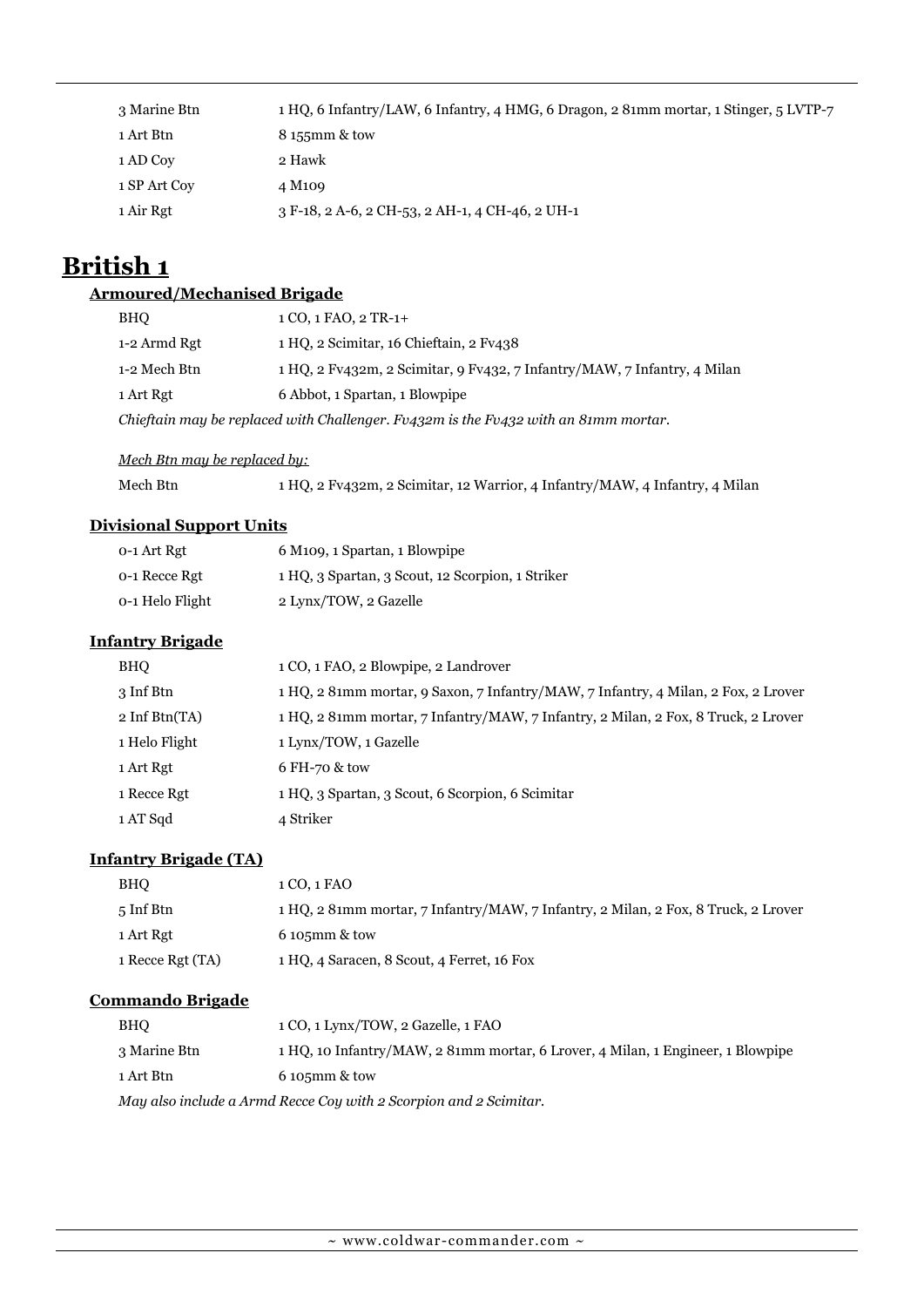# **French 1**

*French organisations are a bit odd. Their regiments are combined formations and the Division is the fighting unit.*

#### **Armoured Division**

| <b>DHO</b>  | 1 CO, 1 FAO                                                                    |
|-------------|--------------------------------------------------------------------------------|
| 2 Armd Rgts | 1 HQ, 16 AMX-30, 4 AMX-10P, 3 Infantry/LAW, 1 Milan                            |
| 2 Mech Rgts | 1 HQ, 4 AMX-30, 9 AMX-10P, 6 Infantry/LAW, 1 MG, 2 Milan, 3 120mm mortar & tow |
| 1 Art Rgt   | 1 AMX-13DCA, 6 AMX-GCT                                                         |
| 1 Recce Coy | 4 Jeep/MG, 2 Jeep/Milan                                                        |
| 1 AT Coy    | 3 VAB/HOT                                                                      |

#### **Motor Rifle Division**

| <b>DHO</b>     | 1 CO, 1 FAO                                                                                                                 |
|----------------|-----------------------------------------------------------------------------------------------------------------------------|
| 3 Inf Rgts     | $1 HQ$ , 8 VAB, 2 VABm, 2 MG, 7 Infantry/LAW, 7 Infantry, 4 Jeep/MG, 4 Jeep/Milan, 2<br>120mm mortar & tow, 3 20mm AA & tow |
| 1 Art Rgt      | 2 40mm AA & tow, 6 MkF3                                                                                                     |
| 1 Lgt Armd Rgt | 1 HQ, 10 AMX-10RC, 3 VAB/Milan                                                                                              |
| 1 AT Coy       | 3 VAB/HOT                                                                                                                   |

Lgt Armd Rgt may have ERC-90 in place of AMX-10RC and Jeep/Milan in place of VAB/Milan or AMX-13 in place of *AMX-10 and AMX-13/Harpon in place of VAB/Milan. Force Action Rapide Light Division uses the same organisation except it has 2 Lgt Armd Rgts with ERC-90's and 2 Inf Rgts.*

#### **Marine Division**

| <b>DHO</b>                                                                                                            | 1 CO, 1 FAO                                                                                          |
|-----------------------------------------------------------------------------------------------------------------------|------------------------------------------------------------------------------------------------------|
| 4 Inf Rgts                                                                                                            | 1 HQ, 6 Infantry/LAW, 6 Infantry, 2 81mm mortars, 2 120mm mortars & tow, 2 20mm AA &<br>tow, 2 Milan |
| 1 Art Rgt                                                                                                             | 4 105mm pack                                                                                         |
| 1 Armd Recce Rgt                                                                                                      | 1 HQ, 5 ERC-90, 3 Jeep/Milan                                                                         |
| The 11th Airborne Division is organised differently from the rest of the Army. It has 2 Brigades each of 3 Regiments, |                                                                                                      |

*with Divisional support units.*

#### **Airborne Brigade**

| <b>BHO</b> | 1 CO. 1 FAO                                                                                          |
|------------|------------------------------------------------------------------------------------------------------|
| 3 AB Rgts  | 1 HQ, 6 Infantry/LAW, 6 Infantry, 2 81mm mortars, 2 120mm mortars & tow, 2 20mm AA &<br>tow. 2 Milan |

#### **Divisional Support Units**

| 0-1 Art Rgt        | 4 105mm pack, 3 20mm AA & tow    |
|--------------------|----------------------------------|
| 0-1 Armd Recce Rgt | 1 HO, 10 ERC-90                  |
| 0-1 Helo Rgt       | 4 Gazelle, 8 Gazelle/HOT, 6 Puma |

# **German 1**

# **Panzer Grenadier Brigade**

| <b>BHO</b>      | 1 CO, 1 FAO                                                             |
|-----------------|-------------------------------------------------------------------------|
| 2 Grenadier Btn | $1 HQ$ , 6 Marder, 3 M113, 8 Infantry/LAW, 4 Milan, 2 M113/120mm mortar |
| 1 Mixed Btn     | 1 HO, 6 Marder, 3 Leopard, 4 Infantry/LAW, 2 Milan, 2 M113/120mm mortar |
| 1 Panzer Btn    | 1 HO, 10 Leopard                                                        |